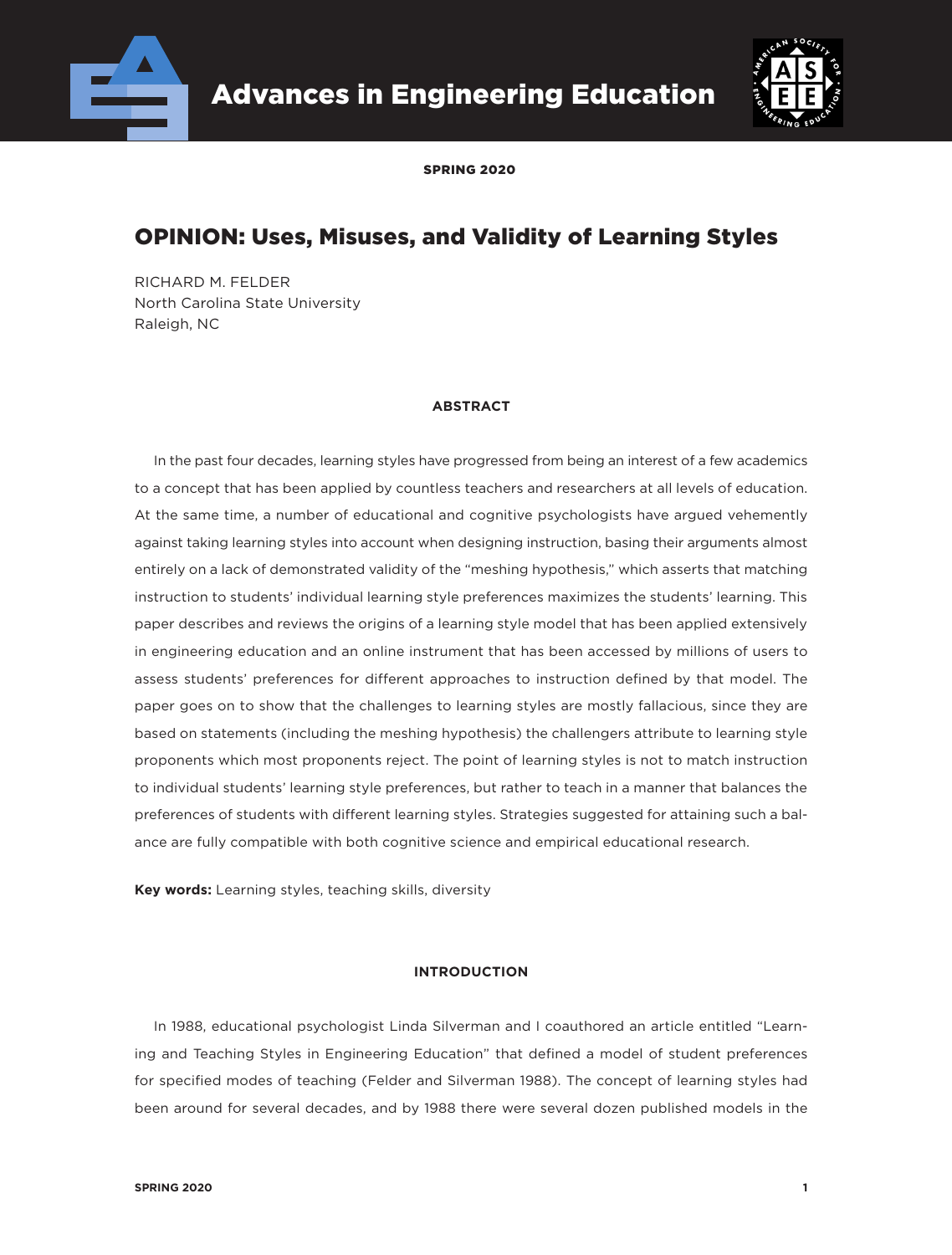

literature. Dr. Silverman and I drew preferences from several of those models that we felt would be particularly applicable to engineering education. With Barbara Soloman I later co-developed and validated an online questionnaire called the *Index of Learning Styles*® (ILS) (Felder and Soloman n.d.) that assessed students' preferences on the scales defined in the 1988 paper, an instrument that would eventually be accessed by millions of users. In 1997 I was invited to trace the history of my involvement with learning styles and the origins of the ILS. The present paper began as an updated version of my response to that invitation, which appeared in the *Proceedings of the 1998 Annual ASEE Conference*.

Since 1998, interest in learning styles at all levels of education has skyrocketed. A recent Google Search for "Index of Learning Styles" yielded roughly 200,000 hits, including validation studies (such as Felder and Spurlin 2005; Felkel and Gosky n.d.; Litzinger et al. 2007; Zywno 2003), research studies that made use of the instrument, and testaments by instructors on the instrument's positive impact on the quality of their teaching and on their students' awareness of their own learning strengths and potential areas for improvement.

As educators were becoming increasingly interested in the concept of learning styles, some academic psychologists began to challenge its validity and they continue to do so. Their primary arguments are that no research evidence has been found confirming the validity of learning style assessment instruments or of two propositions the challengers ascribe to learning styles proponents: the invariance of learning styles with time and conditions of instruction, and the "meshing hypothesis" that students' learning in a class is maximized by matching instruction to the individual students' learning styles. The challengers warn that taking learning styles into account when designing instruction is at best useless and at worst can be harmful to students and detract from their learning. Some of the challengers add that there are no such things as learning styles and educators who believe in them are naïvely gullible. (In an online discussion forum two or three years ago, one psychologist equated learning styles with "snake oil.")

Like an uncountably large number of teachers and students, I have found that when properly interpreted and applied, learning styles are highly useful adjuncts to the invaluable insights about teaching and learning provided by cognitive scientists and educational researchers in recent decades. Although repeated efforts to discredit learning styles have so far had little effect on their widespread acceptance in the general education community, I believe a critical examination of the arguments that have been raised against them might help avoid the loss of a valuable pedagogical tool. I have therefore extended the scope of this essay beyond the history of my personal involvement with learning styles to attempt to clarify modern views of what they are and how they should and should not be used by instructors.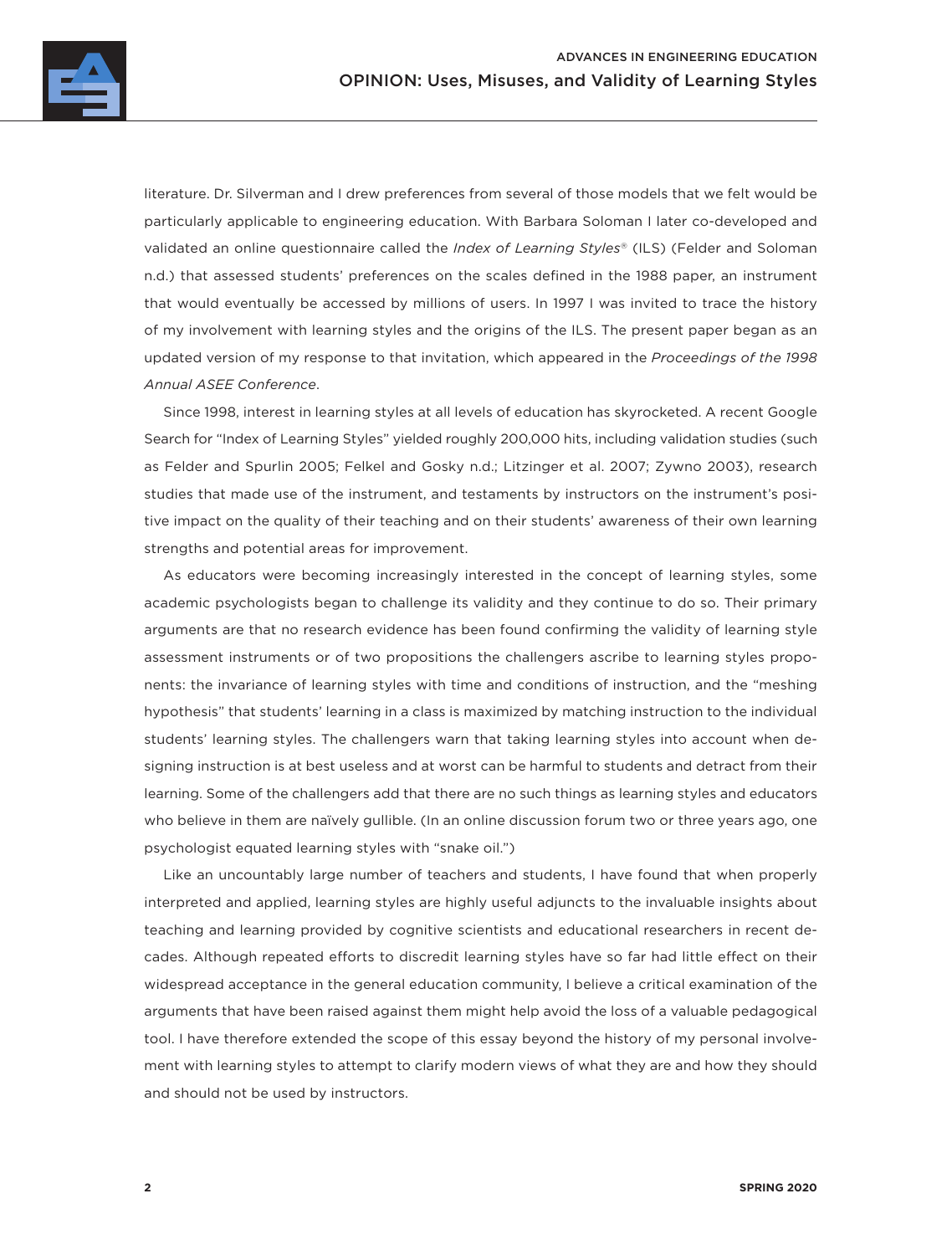

# **WHAT ARE LEARNING STYLES?**

Soon after I started working with learning styles, I adopted a definition by Keefe (1979), who described them as "characteristic cognitive, affective, and psychological behaviors that serve as relatively stable indicators of how learners perceive, interact with, and respond to the learning environment." That description still comes close to how I view learning styles, but over time I noticed that the part about relative stability left the door open to misinterpretations. I now think of learning styles simply as common patterns of student preferences for different approaches to instruction, with certain attributes—behaviors, attitudes, strengths, and weaknesses—being associated with each preference.

For example, a well-known learning style category is *sensing,* a concept defined by the Swiss psychologist Carl Jung (1971) in his theory of psychological types. Typical sensing learners (*sensors* for short) tend to be methodical in how they work, observant and attentive to details, tolerant of repetitive work (such as checking calculations and replicating experiments), slow at problem solving, and more comfortable with concrete information (physical observations, experimental data, and real-world applications) than with abstract information (general principles, theories, and mathematical models). They tend to respond better to instruction compatible with those characteristics than to instruction that focuses heavily on their less preferred attributes, such as teaching that involves heavy doses of theory, abstract mathematical analysis, and analytical problem-solving exams that only the fastest problem solvers in a class have time to finish.

LS categories are frequently defined in opposing pairs. The opposite of the typical sensing learner is the typical *intuitive learner* (*intuitor* for short)*,* who is relatively comfortable with theory and abstract analysis, easily bored with repetition, inclined to overlook details, and quick at problem solving but with tendencies toward carelessness. A *learning style dimension* is an opposing pair of categories like sensing/intuitive.

The preferences that define a student's learning style may be strong, moderate, or mild. In situations in which typical sensors and typical intuitors are likely to respond differently, students with a strong preference for sensing will behave like the typical sensor a high percentage of the time; those with a moderate preference will do so noticeably more often than they behave like the typical intuitor; and those with a mild preference are only slightly more likely to behave like the typical sensor than like the typical intuitor.

Besides defining learning styles as patterns of preferences that vary in strength from one learner to another, I have found it helpful to explicitly state what learning styles are *not* to make their meaning clear to educators. Table 1 shows three examples of such statements.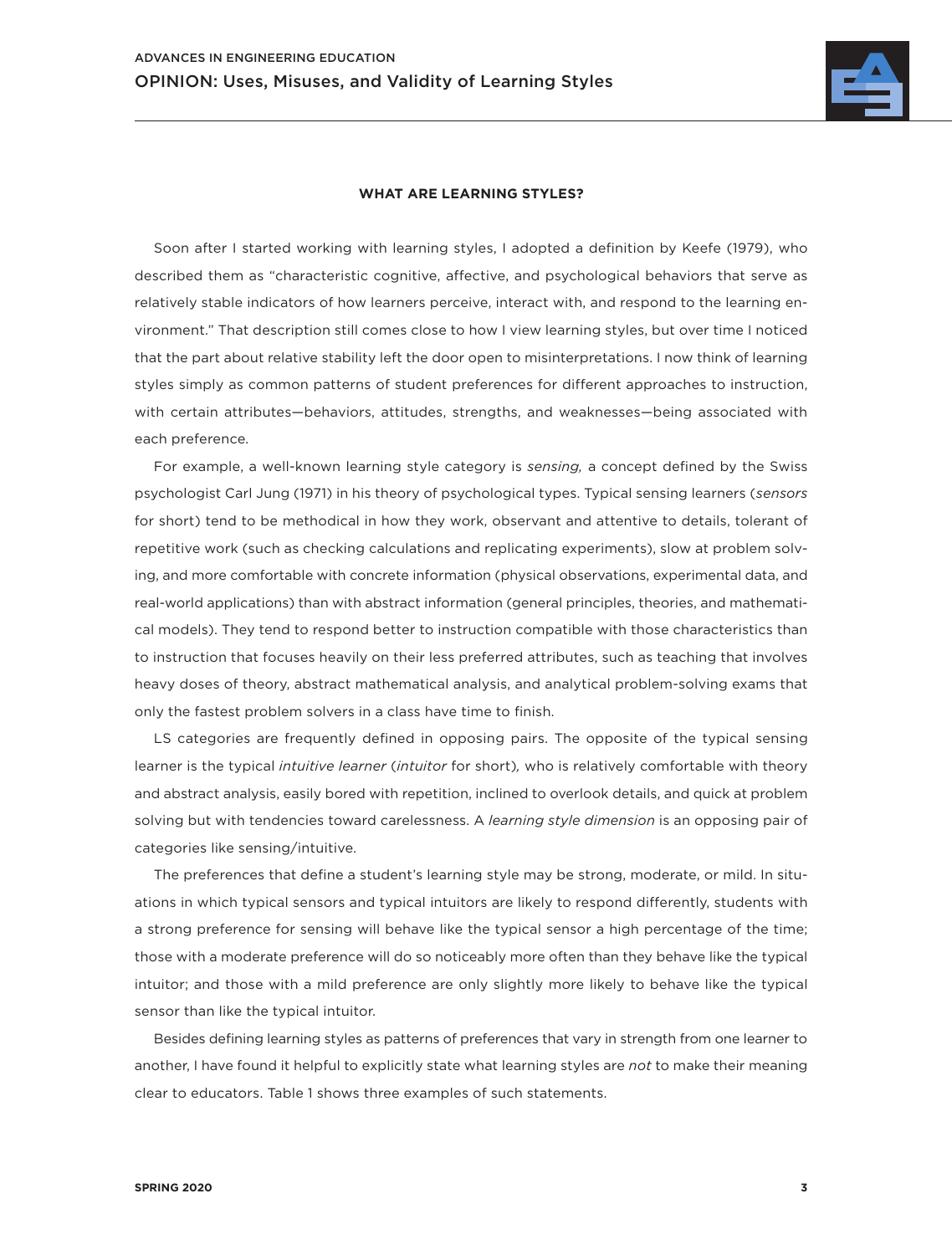

#### *Table 1. What learning styles are and are not.*

Learning styles are common patterns of individuals' preferences for certain approaches to instruction and personal attributes associated with each pattern. They are not

- pairs of strict either-or categories. The statement "You're either a sensing learner or an intuitive learner, and whichever one you are defines you unambiguously," is false. All sensors sometimes behave like intuitors and vice versa, depending on the learning context and the strength of their preference for sensing learning. The same can be said of any learning style category.
- invariant. As a consequence of education and life experience, someone's preference for a category generally changes in strength over time and may even switch to the opposite category. As they gain experience, learners often gravitate toward balance (i.e., toward mild preferences). Since success in any academic or professional endeavor usually requires skills associated with both categories of most learning style dimensions, as the learners develop skills in a less preferred category, their preference for the opposite category tends to decrease.
- reliable guides to what learners are strong and weak at. Knowing that learners have a preference for sensing tells you nothing about their ability at characteristic intuitive tasks, or for that matter, at characteristic sensing tasks. They may be strong at sensing skills and weak at intuitive skills, strong at both, or weak at both. Consequently, *learning styles should never be used to counsel students on what they should major in or what careers they should pursue*. Individuals with every learning style have succeeded in every field of study and profession.

# **WHAT IS A LEARNING STYLE MODEL?**

The number of attributes that distinguish one type of learner from another is uncountably large. Encompassing most of them in a single theory would be virtually impossible, and even if it could be done, the model would be too cumbersome to be of any practical use. A *learning style model* is a small set of learning style dimensions selected to provide instructors with a useful—but not all-encompassing—collection of guidelines for designing instruction. In essence it is analogous to an engineering model, which simulates the behavior of a complex system based largely on past observations of system behavior and compatibility with established scientific (in this case, cognitive) principles. Like all system models, the usefulness of an LS model increases with its accuracy in representing system (learner) behaviors for a wide variety of experimental conditions.

The origin and structure of the model I co-developed are described in the next section.

### **THE FS LEARNING STYLE MODEL**

For more than the first decade of my half-century-long teaching career, I essentially taught as I had been taught. I prepared my notes, delivered them in lectures, and occasionally answered questions from the few students in the class who ever asked them.

After more than a decade, it dawned on me that high student ratings and teaching awards notwithstanding, I might not be doing all that great a job of teaching. For example, I might be lecturing in my class on chemical reactor design the way I had always done, but now I started to be more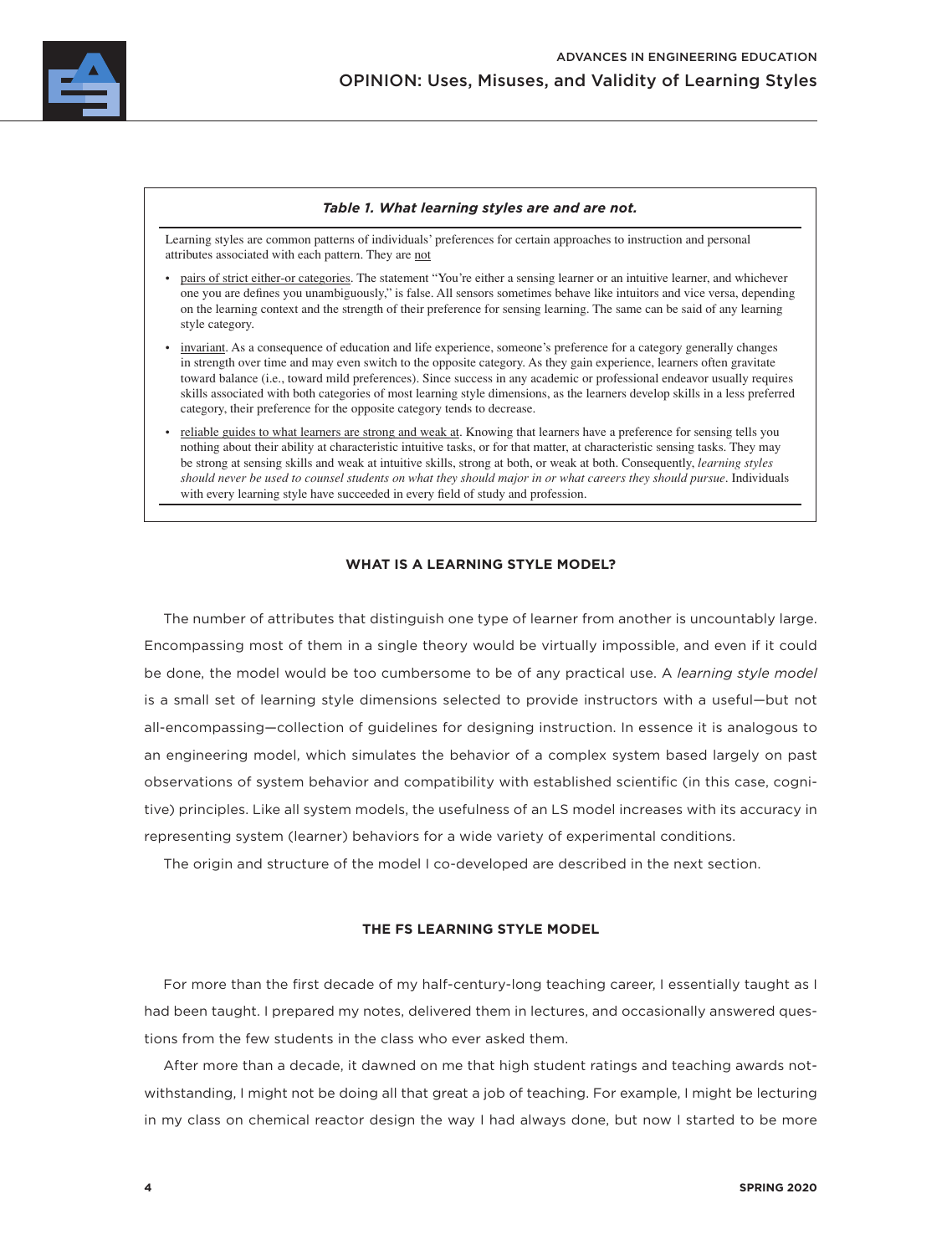

conscious of the glazed eyes and nodding heads of my students, and I knew that something was not right. Or I would give a test on material that I had covered in my lectures in excruciating detail and the average would come back 52/100 or worse, and again I knew that things were not working the way they were supposed to. I was putting the information out there, but it was not being absorbed by many of its intended recipients.

A major turning point came in the Spring of 1982 when I spent a sabbatical semester at the University of Colorado and became reacquainted with Dr. Linda Silverman, a childhood friend who had grown up to be an educational psychologist living in Boulder. I learned from her that educational psychology had a lot to tell me about what I was supposed to be doing for a living. In particular, I discovered and was fascinated by the Myers-Briggs Type Indicator (MBTI), which assesses individuals' preferences on dimensions defined by Jung's Theory of Psychological Types (Jung, 1971), and by fundamental differences between people that the MBTI reveals.

I continued to explore the MBTI and type theory after the sabbatical and found information on connections between type differences and learning styles (Lawrence, 1984), and student behavior patterns I had been observing and worrying about in my own classes suddenly started to make sense. In particular, the differences between sensing learners and intuitive learners in the MBTI model beautifully explained the chronic complaint of many undergraduate engineering students about lectures and courses that were "too theoretical" and bore no apparent connection to "the real world." The chances were great that most of those students were sensing learners. I also knew that many of the attributes associated with typical sensors—practical, methodical, observant, attentive to details, and more comfortable with practical applications and hands-on work than with abstract theories and mathematical models—were also characteristics of many excellent engineers and experimental scientists, while most engineering professors, including me, were fond of elegant theories and mathematical models and heavily structured their courses and lectures around those things. In other words, I realized that the abstract (intuitive) teaching style of most engineering professors and the concrete (sensing) learning style of many engineering students were mismatched, with likely negative impacts on the students' motivation to learn and their academic performance. My goal of exploring such mismatches, which was to play a significant role in both my teaching and my research in the decades that followed, originated with that realization.

I soon discovered that I wasn't the first to make a connection between the MBTI learning style model and engineering education. I first heard Edward Godleski (1983) give a research seminar summarizing type differences in academic performance and dropout rates of engineering students, and subsequently learned that a team of faculty members at several institutions had been studying type effects in engineering education since the 1970's (McCaulley et al. 1983). The results of those studies confirmed my suspicion that the dominant instructional paradigm of engineering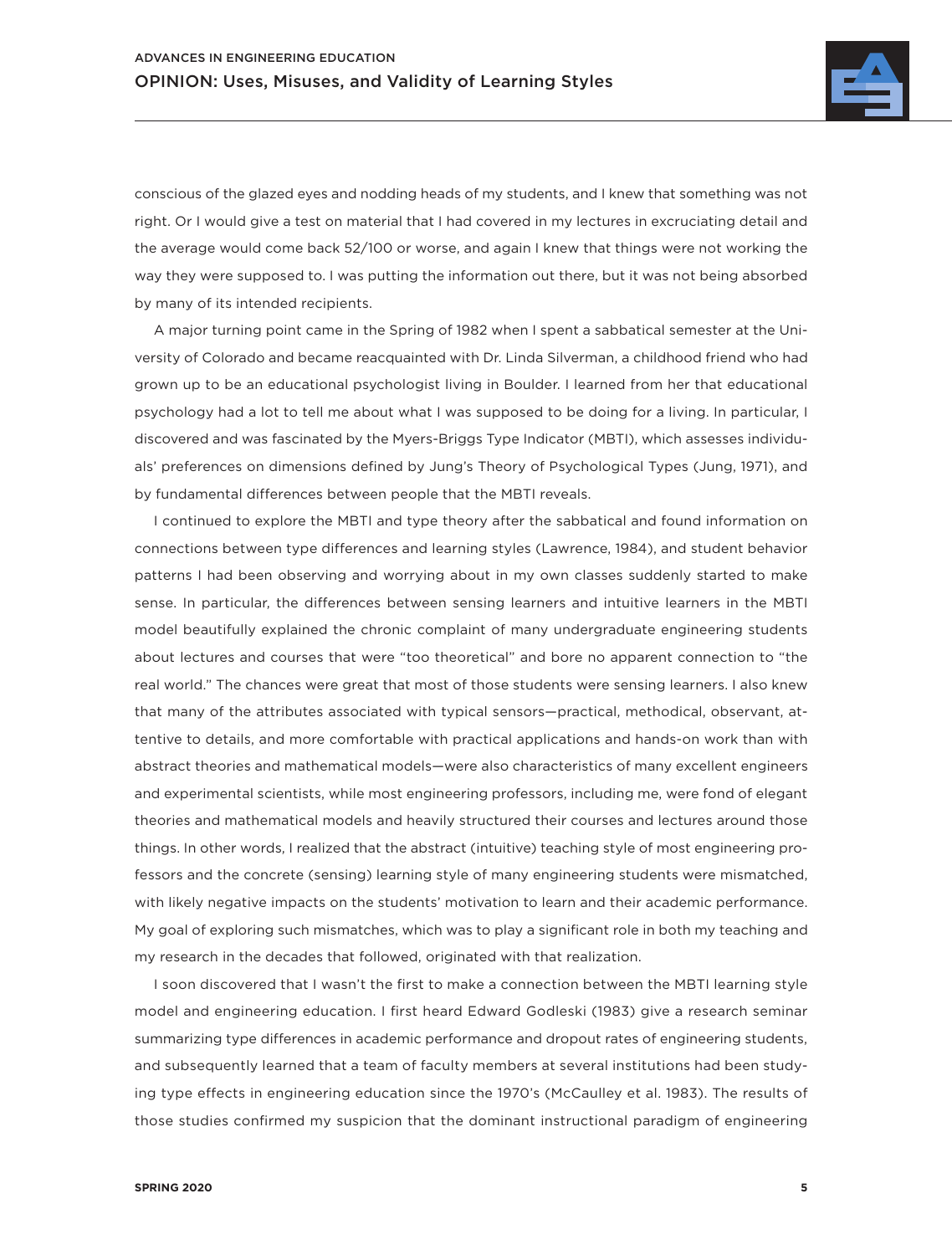

education was stacking the deck against sensors and certain other types of learners. Years later I used the MBTI in a longitudinal study of engineering students from their sophomore to their senior years, and found that the patterns of the students' academic performance and their attitudes toward their instruction followed the predictions of type theory to a remarkable extent (Felder, Felder, and Dietz 2002).

In the years that followed my initial exploration of the MBTI, I started reading everything about learning styles I could get my hands on, and found that many models besides the MBTI highlighted mismatches between other LS categories and common teaching styles (Cassidy 2004; Coffield et al. 2004). For example, I learned about visual, auditory, and kinesthetic learning modalities by reading the work of the Dunns (1978), Bandler and Grinder (1979), and Barbe, Swassing, and Milone (1979), and I thought about how ineffective instruction based entirely on lectures and assigned readings must be for visual and kinesthetic learners. I found out about the power of inductive teaching approaches like discovery learning (start with real-world observations and challenges and use them to provide context for inference of general methods and principles) by reading the work of Bruner (1961), and learned that the purely deductive teaching approach I and almost every other engineering instructor I knew had been using (start with general principles and derive your way to mathematical formulations and then to applications) was not necessarily in the students' best interests. I read the work of Kolb (1984) and McCarthy (1980) and Stice's (1987) application of the Kolb learning style model to engineering education, and I recognized that standard lectures do little to facilitate learning in either active or reflective learners and are especially useless to the former. And from Linda Silverman I learned about the holistic mental processes and creative potential of global learners and how the strongly sequential nature of traditional instruction places many of the globals in academic jeopardy, and I found that the sequential/global dichotomy is a feature of several LS models, including those of Gregorc (1985) and Pask (1976).

At some point I came up with the idea of tying these threads together in a new learning style model that would be particularly relevant to the patterns I had observed in my engineering students, and with Dr. Silverman I put together a presentation for the 1987 annual meeting of the American Institute of Chemical Engineers. Of the many possible dimensions in the models I had learned about, the ones I settled on were sensing/intuitive (from the MBTI), visual/auditory (from modality theory), inductive/deductive (from Bruner's work on discovery learning and the literature on inquiry- and problem-based learning), active/reflective (from Kolb and the extravert/introvert preference on the MBTI), and sequential/global (from Silverman, Gregorc, and Pask). Dr. Silverman and I subsequently turned the presentation into the previously-mentioned paper in the *Journal of Engineering Education* (Felder and Silverman 1988). We didn't give our model a name, but in the years that followed the publication of that paper it has come to be known as the Felder-Silverman (or FS) model.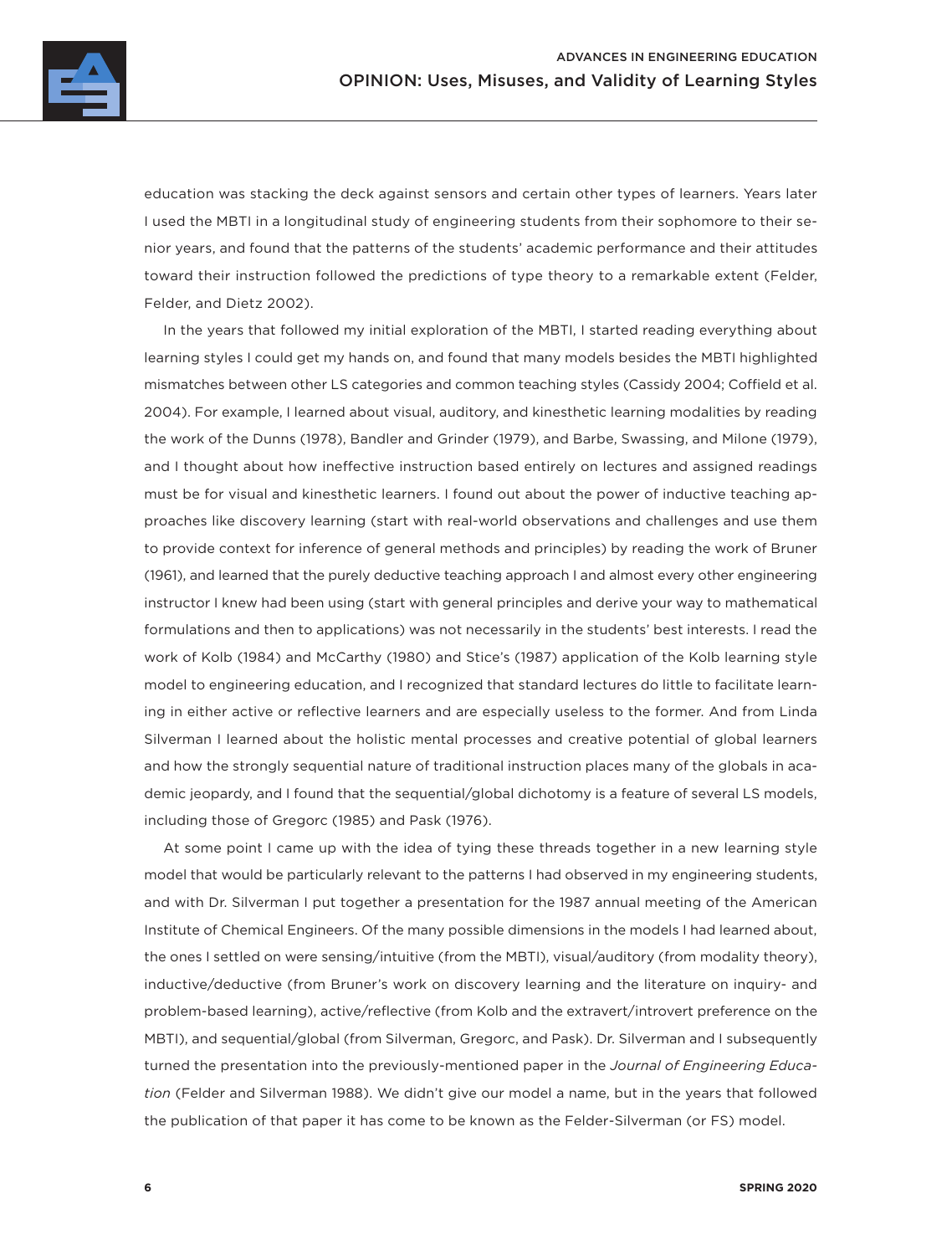

The 1988 learning styles paper seemed to strike a responsive chord in many journal readers. In the months after it appeared I got a flood of reprint requests and expressions of thanks for shedding light on teaching problems the letter writers had been struggling with for years but never really understood, and the paper became the second most frequently cited article in the journal over a ten-year period (Wankat 2004).

In the following decade I made two modifications to the original FS model. I had become increasingly concerned about including written prose in the "visual" category, which was the only place to put it when the alternative was "auditory." My suspicion, which was later confirmed by several cognitive science references, was that the brain processes written words in much the same way as it processes spoken words and much differently from how it processes true visual information (diagrams, graphs, pictures, videos, demonstrations, etc.). Motivated by that knowledge, I changed the visual/auditory dimension of the FS model to visual/verbal, with "verbal" encompassing both spoken and written words.

The second change I made in the model was to eliminate the inductive/deductive dimension. I did so partly because I didn't think I could find a valid way to assess a student's preference on that scale. More importantly, I came to realize that induction is how most of what we know—in science and in the rest of life—was originally discovered, and that inductive teaching methods (guided inquiry, project- and problem-based learning, just-in-time teaching, and others) generally lead to greater learning than traditional lecture-based deductive teaching can produce (Prince and Felder 2006, 2007). Even if I could have come up with a trustworthy assessment of a student's preference for inductive or deductive teaching, I didn't want to give instructors an excuse to use a proven inferior teaching approach ("many of my students say they prefer deductive teaching"), and so I dropped the dimension from the model.

#### **THE INDEX OF LEARNING STYLES**

In the early 1990s, Barbara Soloman, then the Coordinator of Advising for the N.C. State University First-Year College, started using the FS model to help her freshman advisees understand difficulties they might encounter in their courses. Around 1993, she and I began to develop an instrument to assess preferences on each dimension of the model, an effort resulting in the original version of the *Index of Learning Styles* (ILS). We administered the ILS to several hundred students and subjected their responses to internal consistency reliability assessment and confirmatory factor analysis. Items that did not correlate significantly with the appropriate factor or correlated significantly with several factors were dropped and replaced with new items to produce a second version of the instrument,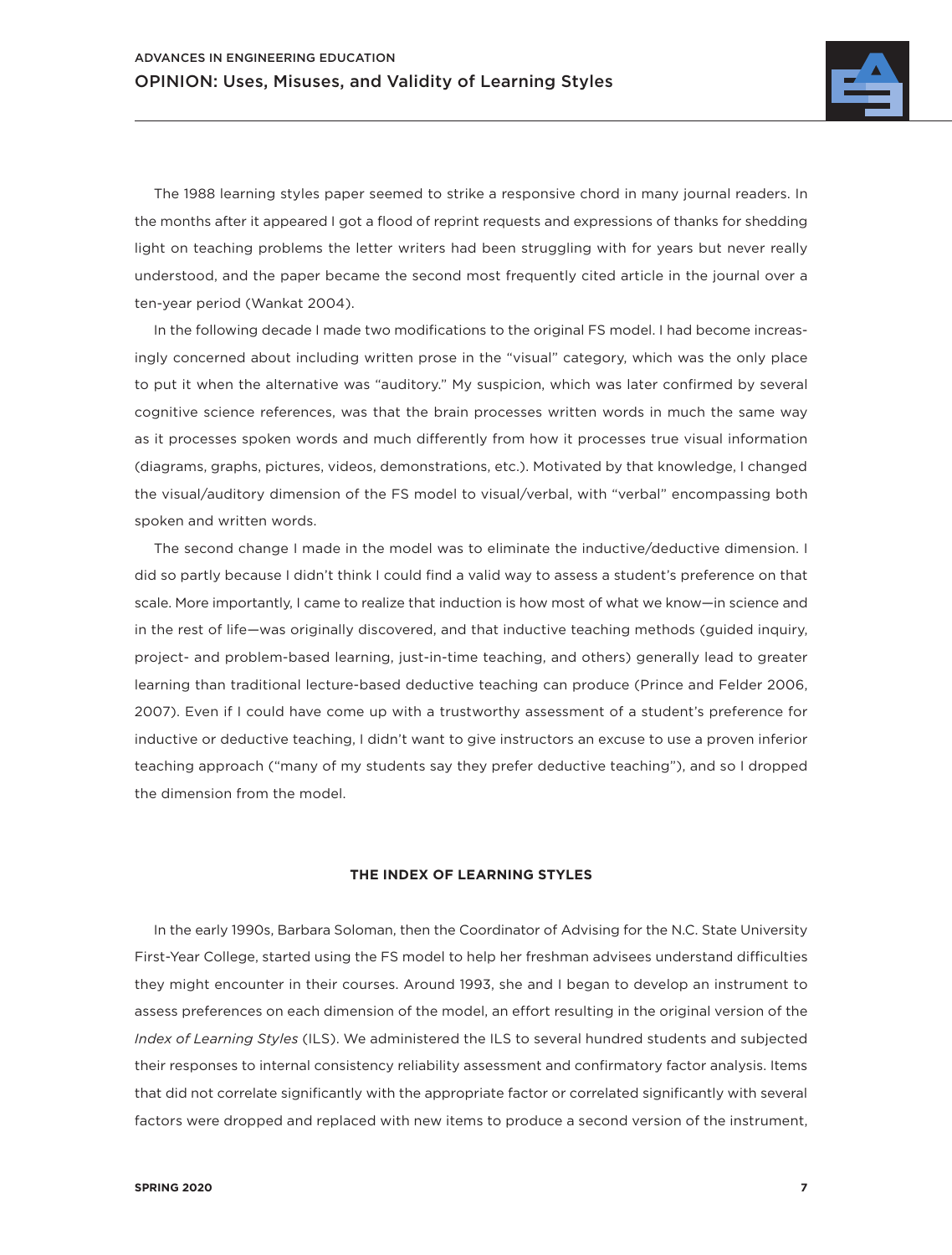which we installed online in 1996 (Felder and Soloman n.d.). The massive quantities of response data subsequently collected were used to validate the instrument in several published studies (Felder and Spurlin 2005; Litzinger et al. 2007; Zywno 2003). Since it went online, it has been accessed by millions of users and used in many research studies around the world in both STEM and non-STEM disciplines.

# **WHY ARE INDIVIDUAL STUDENTS' LEARNING STYLE PREFERENCES HELPFUL BUT NOT NECESSARY FOR INSTRUCTORS TO KNOW?**

Assessing individual students' learning style preferences and sharing the results with the students has a number of benefits, including making students aware of some of their probable learning strengths and helping them identify areas in which they might encounter academic difficulties. Another benefit is that if students are working in teams, knowing their own and their teammates' learning style attributes can help them better understand one another, which in turn can lead to resolution of what might otherwise be intractable interpersonal conflicts.

On the other hand, whether Mary is a sensor and Ben an intuitor or vice versa should make very little difference to their course instructor. What *is* important for instructors to know is that every course contains students with each preference, and that to be effective, instruction should routinely address all categories of a selected learning style model rather than heavily favoring one category over its opposite, as much traditional instruction does. How to achieve such a balance is the main subject of most of my papers on learning styles (Felder n.d.), and this paper is not the place to restate them all (although several illustrative examples are given in the Summary). It may be appropriate, however, to paraphrase the advice that concluded the 1988 paper (Felder and Silverman 1988):

*The idea is not to adopt all the techniques recommended for balancing instruction among different learning style preferences, starting next Monday. It is rather to pick a few that look reasonable to you and give them a fair try (as opposed to just trying them once and abandoning them if you don't get immediate positive results); keep the ones that work for you and drop the others; and try a few more in the next course you teach. In this way a teaching style that is both comfortable for you and effective for your students will evolve naturally and relatively painlessly, with a potentially dramatic effect on the quality of learning that subsequently occurs.*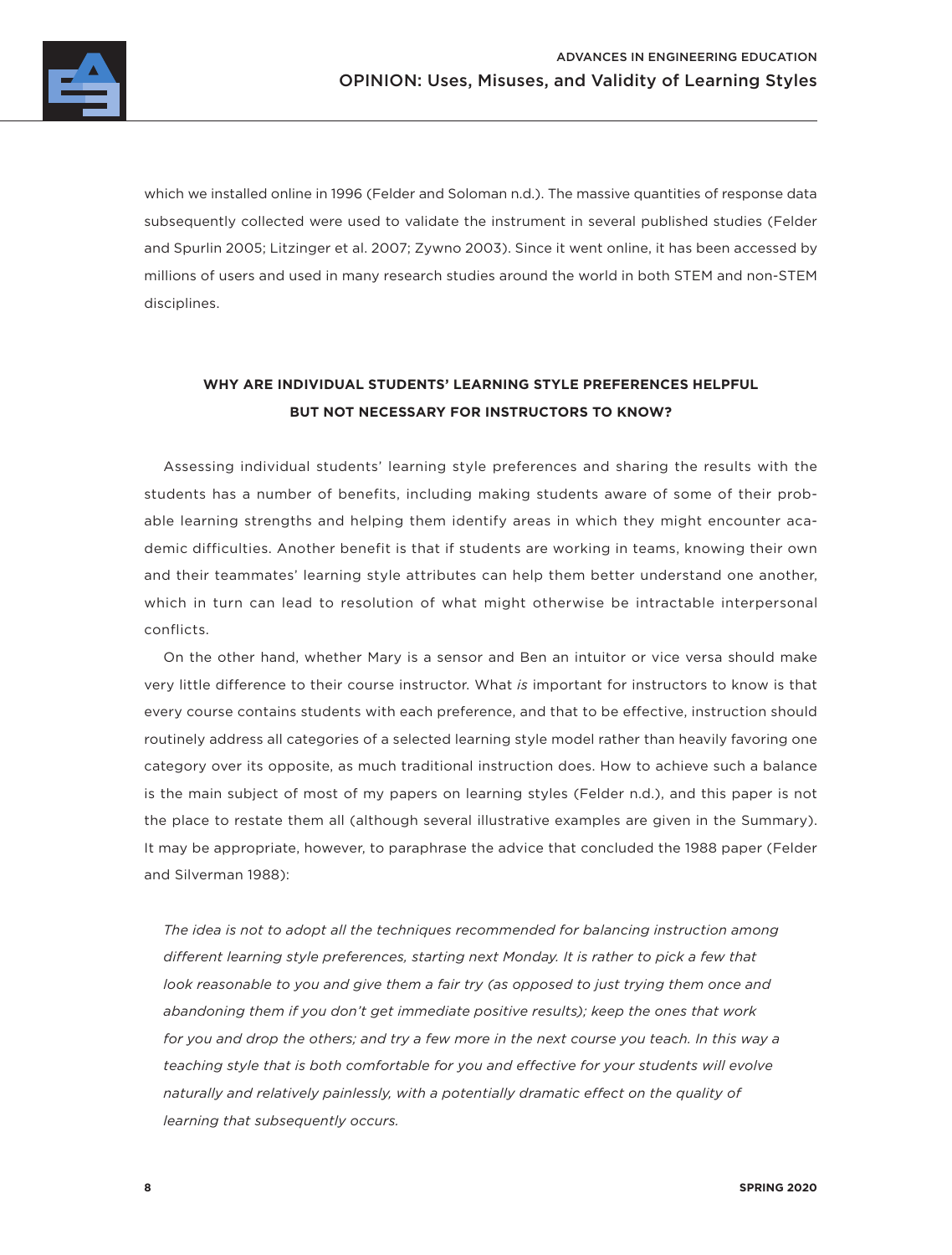

# **WHAT ABOUT THOSE PSYCHOLOGISTS WHO SAY LEARNING STYLES HAVE NO PLACE IN INSTRUCTIONAL DESIGN?**

When I began learning about and then working with learning styles in the 1980s, they had started to interest a rapidly growing number of educators with little attendant controversy. That situation changed in subsequent decades when a group of mostly academic psychologists began to challenge the concept of learning styles, with attitudes ranging from scholarly questioning to outright hostility. The challenges still continue, with new papers "debunking" learning styles coming out every one to two years.

As I noted in the introduction, virtually all of the published challenges are based in part on the meshing hypothesis, an assertion attributed to LS proponents that matching instruction to students' learning styles maximizes the students' learning. The challengers propose that since the meshing hypothesis has not been validated by rigorous scholarly research, learning styles should never be taken into account when designing instruction. Some add that the LS proponents believe learning styles are attributes of individual learners that are invariant with time and conditions of instruction, and the challengers take a lack of evidence for that belief as another proof of the invalidity of learning styles. Still other challengers discredit learning styles based on a lack of evidence for the validity of the VARK (visual, aural, read-write, kinesthetic) learning style model (Hyerle n.d.; Leite et al. 2010), which is one of about nearly 100 widely disparate published models. The implication, which is not supported by evidence, is that no learning style model has ever been successfully validated. Finally, many challengers refer to extensive harm to students that has resulted from the introduction of learning styles into instructional design. If they cite any specific harm, which most do not, it generally stems from instructors subscribing to the meshing hypothesis or using learning styles for inappropriate purposes such as curriculum or career counseling, as in "*Because you are a [learning style category], you [should/should not] go into [a designated discipline or career].*"

Following are illustrative quotations from several debunking papers. Note the consistent appearance of the meshing hypothesis supplemented by the invariance of learning styles as alleged basic tenets of learning style theory.

- "*Proponents of learning-style assessment contend that optimal instruction requires diagnosing individuals' learning style and tailoring instruction accordingly*." (Pashler *et al.* 2009)
- Knoll et al. (2017) mention nine learning style models and follow them with this statement: *"The basic assumption behind these diverse models and measures is that once a student's learning style is identified, the way in which learning material is presented can be tailored to the student's learning style. This idea is known as the meshing hypothesis, which states that students learn best when instructional style is matched with learning style."*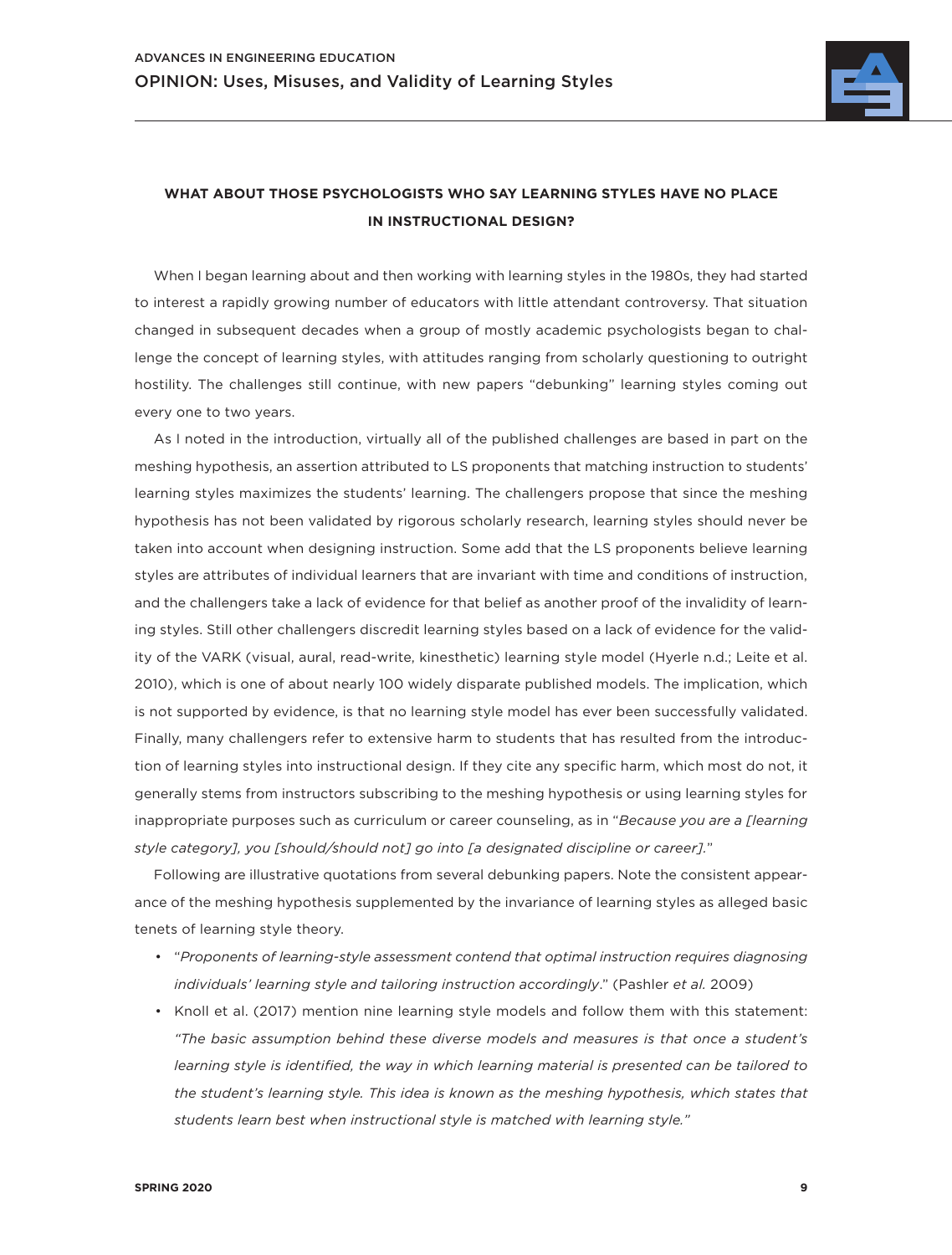

- *"Learning styles theories make two straightforward predictions. First, a learning style is proposed to be a consistent attribute of an individual, thus, a person's learning style should be constant across situations. Consequently, someone considered an auditory learner would learn best through auditory processes regardless of the subject matter (e.g., science, literature, or mathematics) or setting (e.g., school, sports practice, or work. Second, cognitive function should*  be more effective when it is consistent with a person's preferred style; thus, the visual learner *should remember better (or problem-solve better, or attend better) with visual materials than with other materials."* (Willingham, Hughes, and Dobolyi 2015).
- *"This present research also demonstrates that even those students who did utilize study strategies consistent with their VARK dominant category had no greater success in the course. These present findings, along with extensive prior studies about the myths of learning styles (e.g., Pashler et al. 2009) provide strong evidence that instructors and students should not be promoting the concept of learning styles for studying and/or for teaching interventions."* (Husmann and O'Loughlin 2019)

Many other references challenging the validity of learning styles and warning against using them to design instruction base their arguments on the same premises (for example, Dekker *et al.* 2012; Kirschner 2017; Newton and Miah 2017; Riener and Willingham 2010; Wikipedia n.d.). They offer definitions of learning styles and statements of what their proponents claim about them (specifically, the validity of the meshing hypothesis and the invariance of learning styles with time and across all situations), possibly name a single learning styles model (almost always VARK) and use it as a general definition of learning styles, and cite a lack of evidence for the validity of those claims and that model to justify their judgment that under no circumstances should learning styles be used to design instruction. Some extend their argument to conclude that there are no such things as learning styles.

Those challenges are seriously flawed. It's easy enough to invalidate a concept if you get to define the concept yourself. If you define learning styles as students' preferences for certain types of instruction that remain invariant regardless of the subject of the instruction, the pedagogical style of the teacher, and the student's mood at the moment of instruction, I would be the first to agree that there are no such things as learning styles. I've never encountered anyone within the past three decades who works with learning styles and subscribes to that definition, however. On the other hand, if you define learning styles as patterns of student preferences that vary in strength and change with time and instructional context, denying their existence would be tantamount to proposing that all students have identical permanent context-independent preferences for instructional approaches, which not even the learning styles debunkers claim. Moreover, even if one learning style model (such as VARK) can be discredited for lack of adequate validation, it does not automatically invalidate all other models.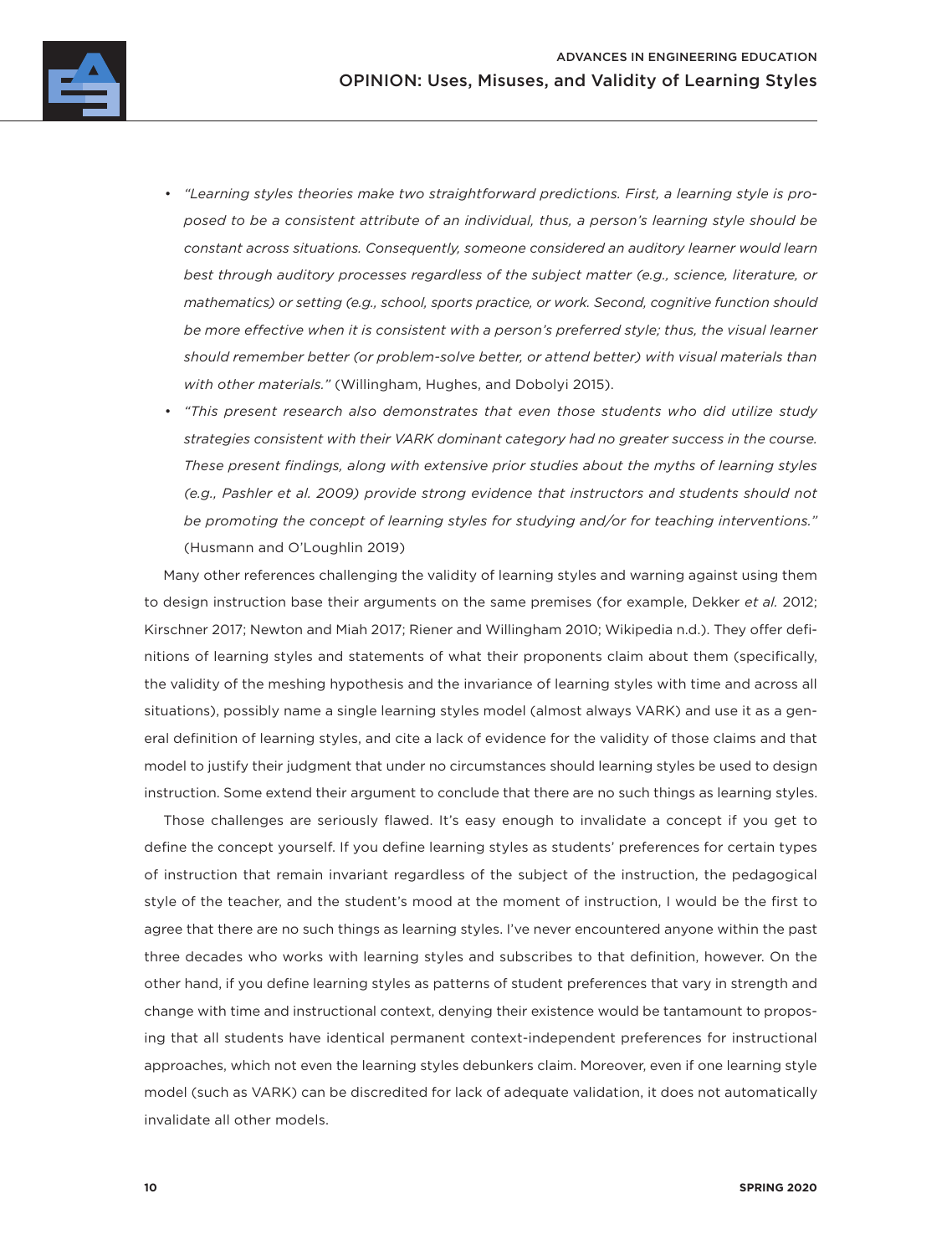

Most importantly, finding a lack of evidence for the validity of the meshing hypothesis (matching teaching to students' learning styles maximizes learning) in no way invalidates the concept of learning styles. Most proponents of learning styles explicitly reject the meshing hypothesis, among other reasons because it's impossible to match teaching to the learning styles of all students in a class simultaneously. Whenever the instruction matches one style, it automatically mismatches one or more elements of the other styles represented among the students. Besides, even if it were possible to match teaching to the learning styles of all the students in a class simultaneously, for reasons that follow it would not be desirable.

Here is the predominant view of the role of learning styles in the design of instruction, which goes back to some of the earliest and best known formulations of the concept: (1) each learning style category (sensing and intuitive, visual and verbal, etc.) has associated with it certain characteristic skills; (2) skills associated with both categories of each learning style dimension are important for success in most professions; (3) the optimal teaching approach for a course is to balance the preferences of students with different learning styles rather than strongly favoring some preferences over their opposites; (4) the optimal balance depends on the subject, the level of the course, the prior knowledge of the students, and the familiarity of the instructor with alternative teaching strategies. When a good balance is achieved, all students are taught sometimes in their preferred manner so they are not too uncomfortable to learn, and sometimes in their less preferred manner so they are forced to stretch and grow, building important skills that they might never develop if their preferences were exclusively catered to.

One of the most widely-used learning style models is the experiential learning model of David Kolb, developed in the 1970s and popularized by Kolb (1984, 2014). Kolb's central idea is not to teach each student according to his or her style preferences but rather to *teach around the cycle,* sequentially addressing the preferences of students with different styles. The validity of Kolb's Learning Styles Inventory has been questioned, but again, it's not necessary to know which students are accommodators, divergers, assimilators, and convergers. If the instructor teaches around the cycle, all students will be taught well regardless of their learning style. The same point has been made in the context of the MBTI model (Lawrence 1979, 1984, 1993, 2009) and the FS model (Felder and Silverman 1988; Felder 2010; Felder and Brent 2016, 276–278), with all of those references offering specific suggestions for teaching all students in a manner that cycles through the preferences of all of the types of learners defined in the different models. Although those references and others that advocate balanced instruction are frequently cited and the idea of teaching around the cycle is now almost a cliché in the learning styles literature, the references, models, and idea of achieving balanced instruction as the goal of learning styles are invariably ignored in LS debunking attempts.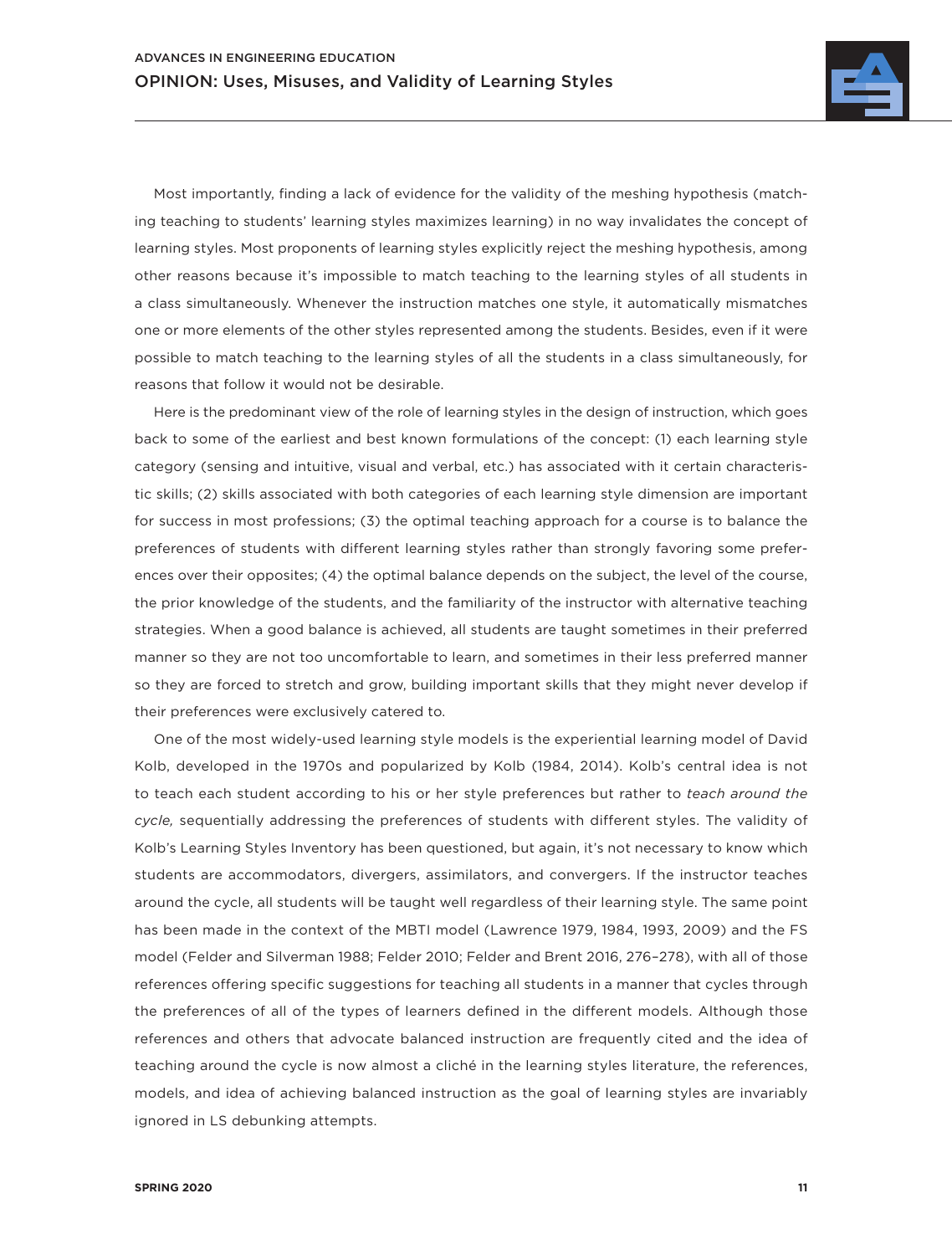

A criticism of learning styles that has greater merit than those mentioned above is that they are based entirely on cognitive differences among students and fail to consider social factors such as inequalities based on sex, gender identity, race, and socioeconomic status, all of which can affect academic achievement as much as cognitive factors do. This paper is not the place to discuss social issues in detail, among other reasons because other authors have done so extensively (e.g., Chubin, May, and Babco 2005; Quaye, Harper, and Pendakur, 2020; Reynolds 1997); however, the idea that social contextualization should always be incorporated into instructional design is worth noting in any reference on effective pedagogy.

#### **SUMMARY**

- Learning styles are common patterns of student preferences for certain forms of instruction and student attributes associated with each pattern. Opposing learning style categories (such as sensing and intuitive) are not simple either/or labels: an individual's preference for one category or the other may be strong, moderate, or mild, and if a preference is mild the individual is almost as likely to behave in the less preferred category as in the preferred one. The strength of an individual's preference for a category and possibly the preference itself may change with the individual's education and life experience and with the subject and context of the instruction.
- As the critics of learning styles correctly claim, the meshing hypothesis (matching instruction to students' learning styles maximizes learning) has no rigorous research support, but the existence and utility of learning styles does not rest on that hypothesis and most proponents of learning styles reject it. The optimal teaching style strikes a balance between the categories of each dimension of whichever learning styles model a teacher selects as a basis for designing instruction. When that balance is achieved, all students are taught sometimes in their preferred categories, so they are not too uncomfortable to learn, and sometimes in their less preferred categories, so they can build critically important skills they might never acquire from matched instruction.
- Acquainting students with their learning style preferences can increase their awareness of some of their natural learning strengths and alert them to learning needs which, if unaddressed, could create academic difficulties for them. Learning style preferences provide no indication of what students are and are not capable of, however, and so they should never be used as a basis for curriculum or career advising.

The idea of teaching to address all categories of a learning styles model rather than attempting to match instruction to individual students' learning styles preferences is neither radical nor new,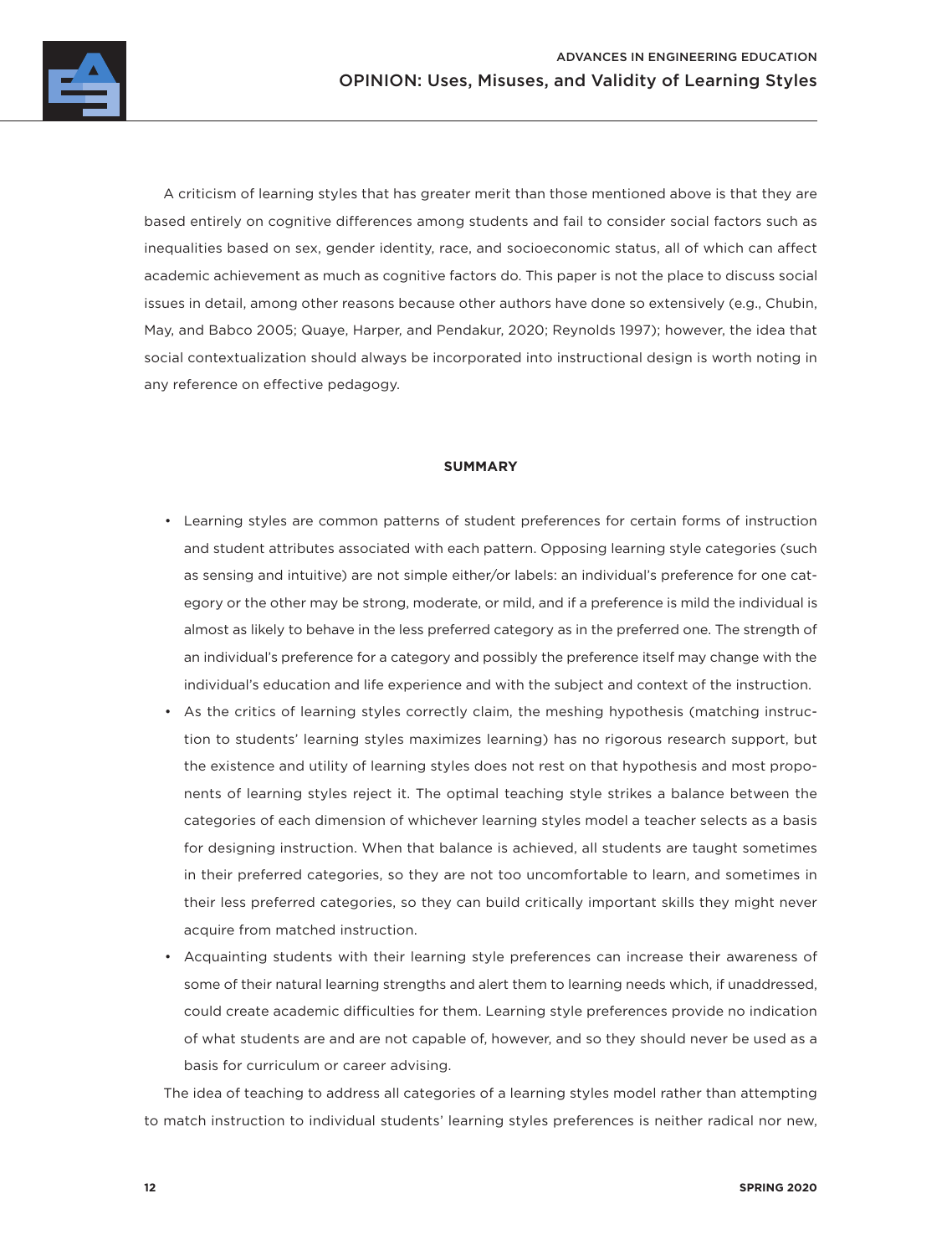

and specific suggestions for how to do it are common in books, journal articles, and workshops on effective teaching. For example:

*Teach basic principles and theories*, *but only in the context of their real-world applications*. *Don't just lecture—provide opportunities in class for individual and group practice of course-taught methods and metacognitive reflection on the outcomes*. *Present information both visually and verbally rather than making almost everything verbal* (as is usually done in fields other than art, architecture, and design) (Felder and Silverman 1988).

These guidelines and many others that involve balancing the needs of opposing learning styles are all supported by both cognitive science and empirical classroom research (see, for example, Ambrose et al. 2010; Biggs and Tang 2011; Felder and Brent 2005, 2016; Hodges 2015; Sousa 2016). While they can of course be taught without mentioning learning styles (which instructional developers uncomfortable with the concept of learning styles are always free to do), a good learning style model provides an effective conceptual framework for them. My experience giving teaching workshops suggests that once instructors recognize their own preferences as learners in descriptions of learning styles, they also become aware that many of their students have different preferences that their teaching may be failing to address. Most of the instructors then go on to grasp the value of balance and become receptive to the idea of seeking more of it in their teaching, and many subsequently follow through on that intention (Felder and Brent, 2010). The same level of understanding may not be easily gained through a series of seemingly unconnected teaching tips, however solid the scientific evidence for the tips may be. The absence of a unifying conceptual framework may have something to do with the relatively low impact cognitive science has so far had on mainstream education (Chew and Cerbin, 2017).

In the past several decades, millions of people have accessed online learning style assessment instruments and learned something about their own learning patterns and preferences; innumerable teachers have learned about the preferences of their students and gained insights into how to avoid teaching that heavily favors some preferences over others; and the widespread negative consequences of using learning styles for instructional design that learning styles critics have been warning about for years have not materialized. As long as instructors don't try to match their teaching to their students' learning style preferences or to use those preferences as indicators of what students are and are not capable of doing, learning styles will continue to be extensively used in education, and no one—students, teachers, or disapproving psychologists—will be harmed in the process.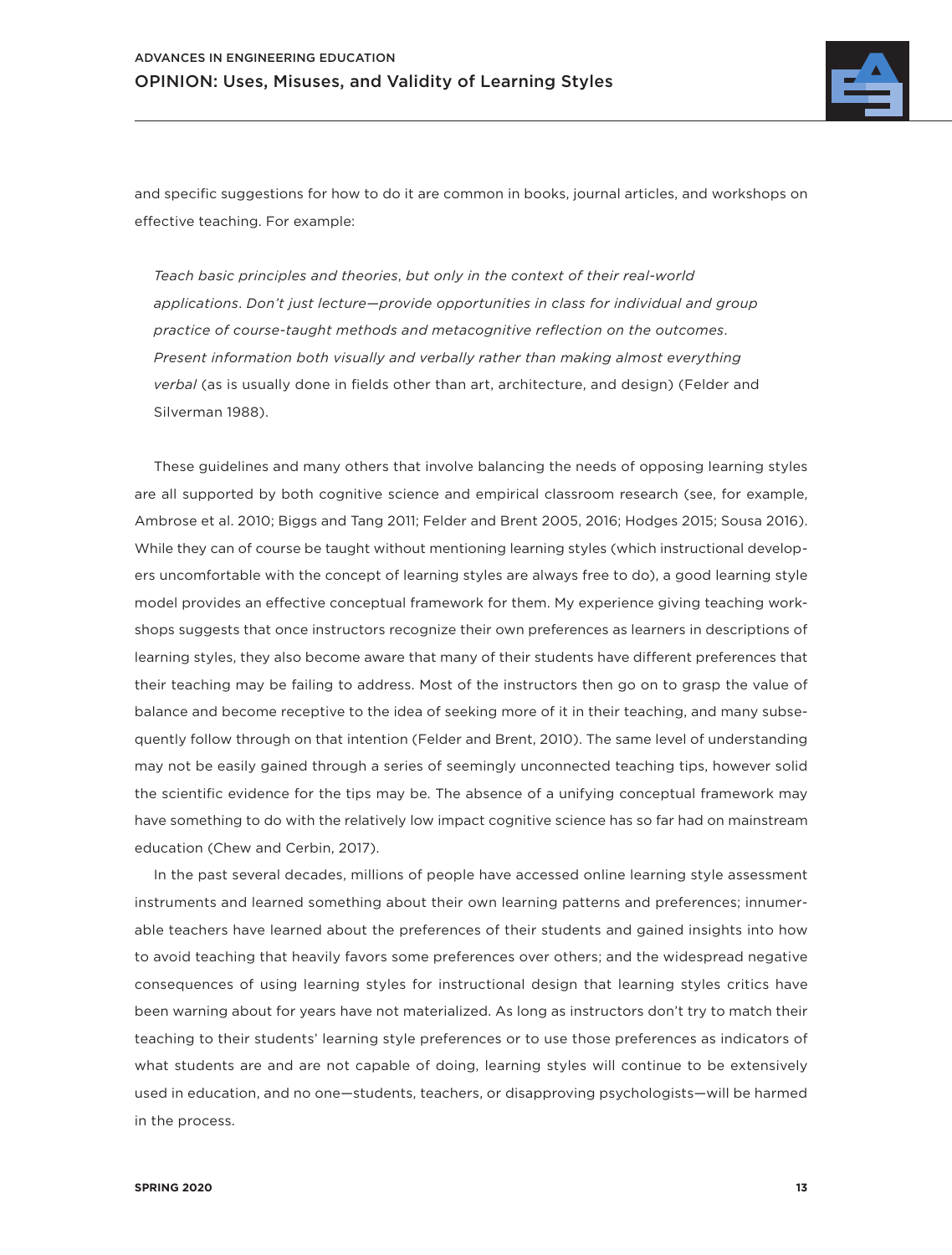

### **REFERENCES**

Ambrose, S.A., M.W. Bridges, M. DiPietro, M.C. Lovett, and M.K. Norman. (2010). *How Learning Works: Seven Research-Based Principles for Smart Teaching.* San Francisco: Jossey-Bass.

Bandler, R., and J. Grinder. 1979. *Frogs into Princes*. Moab, UT: Real People Press.

Barbe, W.B., R.H. Swassing, and M.N. Milone. 1979. *Teaching through Modality Strengths: Concepts and Practices*. Columbus, OH: Zaner-Bloser.

Biggs, J., and C. Tang. 2011. *Teaching for Quality Learning at University* (4<sup>nd</sup> ed.). Maidenhead: Open University Press. Brown, P.C., H.L. Roediger III, and M.A. McDaniel. 2014. *Make It Stick: The Science of Successful Learning.* Cambridge, MA: Belknap Press.

Bruner, J.S. 1961. "The Act of Discovery." *Harvard Educational Review* 31, 21–32.

Cassidy, S. 2004. "Learning Styles: An Overview of Theories, Models, and Methods." *Educational Psychology* 24(4), 419–444. Chew, S.L., and W.J. Cerbin. 2017. "Teaching and Learning: Lost in a Buzzword Wasteland." *Inside Higher Ed,* December 5. https://tinyurl.com/Chew-Cherbin.

Chubin, D.E., G.S. May, and E.L. Babco. 2005. "Diversifying the Engineering Workforce." *Journal of Engineering Education,* 94(1), 73–86.

Coffield, F., D. Mosely, E. Hall, and K. Ecclestone. 2004. *Learning Styles and Pedagogy in Post-16 Learning: A Systematic and Critical Review*. London, England: Learning and Skills Research Centre.

Dekker, S., N.C. Lee, P. Howard-Jones, and J. Jolles. 2012. "Neuromyths in Education: Prevalence and Predictors of Misconceptions among Teachers." *Frontiers in Psychology,* October 18.

Dunn, R. and Dunn, K. 1978. *Teaching Students through Their Individual Learning Styles: A Practical Approach*. Reston, VA: Prentice-Hall.

Felder, R.M. n.d. *Publications on Learning and Teaching Styles*. https://www.engr.ncsu.edu/stem-resources/legacy-site/ education-related-papers/.

Felder, R.M. 2010. "Are Learning Styles Invalid? (Hint: No!)" *On-Course Newsletter*, September 27. https://tinyurl.com/LS-Validity.

Felder, R.M., and R. Brent. 2005. "Understanding Student Differences." *Journal of Engineering Education* 94(1), 57–72. https://tinyurl.com/2005-UnderstandingDifferences.

Felder, R.M., and R. Brent. 2010. "The National Effective Teaching Institute: Assessment of Impact and Implications for Faculty Development." *Journal of Engineering Education* 99(2), 121-134. https://tinyurl.com/NETIpap-JEE.

Felder, R.M., and R. Brent. 2016. *Teaching and Learning STEM: A Practical Guide*. San Francisco: Jossey-Bass.

Felder, R.M., G.N. Felder, and E.J. Dietz, 2002. "The Effects of Personality Type on Engineering Student Performance and Attitudes." *Journal of Engineering Education* 91(1), 3–17. https://tinyurl.com/LongMBTI.

Felder, R.M., and L.K. Silverman. 1988. "Learning and Teaching Styles in Engineering Education." *Engineering Education* 78(7), 684-681. https://tinyurl.com/LSpaper-1988. The link is to an online version of the article with an added 2002 preface explaining changes in the 1988 learning styles model.

Felder, R.M., and B.A. Soloman. n.d. *Index of Learning Styles.* https://educationdesignsinc.com/index-of-learning-styles/. Felder, R.M., and J. Spurlin. 2005. "Applications, Reliability, and Validity of the Index of Learning Styles." *Intl. J. Engr. Education* 21(1), 103-112. https://tinyurl.com/ILSValidity-Spurlin.

Felkel, B.H., and R.M. Gosky. n.d. "A Study of Reliability and Validity of the Felder-Soloman Index of Learning Styles for Business Students." https://tinyurl.com/ILSValidity-Felker.

Godleski, E.S. 1983. Faculty-Student Compatibility. Presented at the 1983 Summer National Meeting of the American Institute of Chemical Engineers.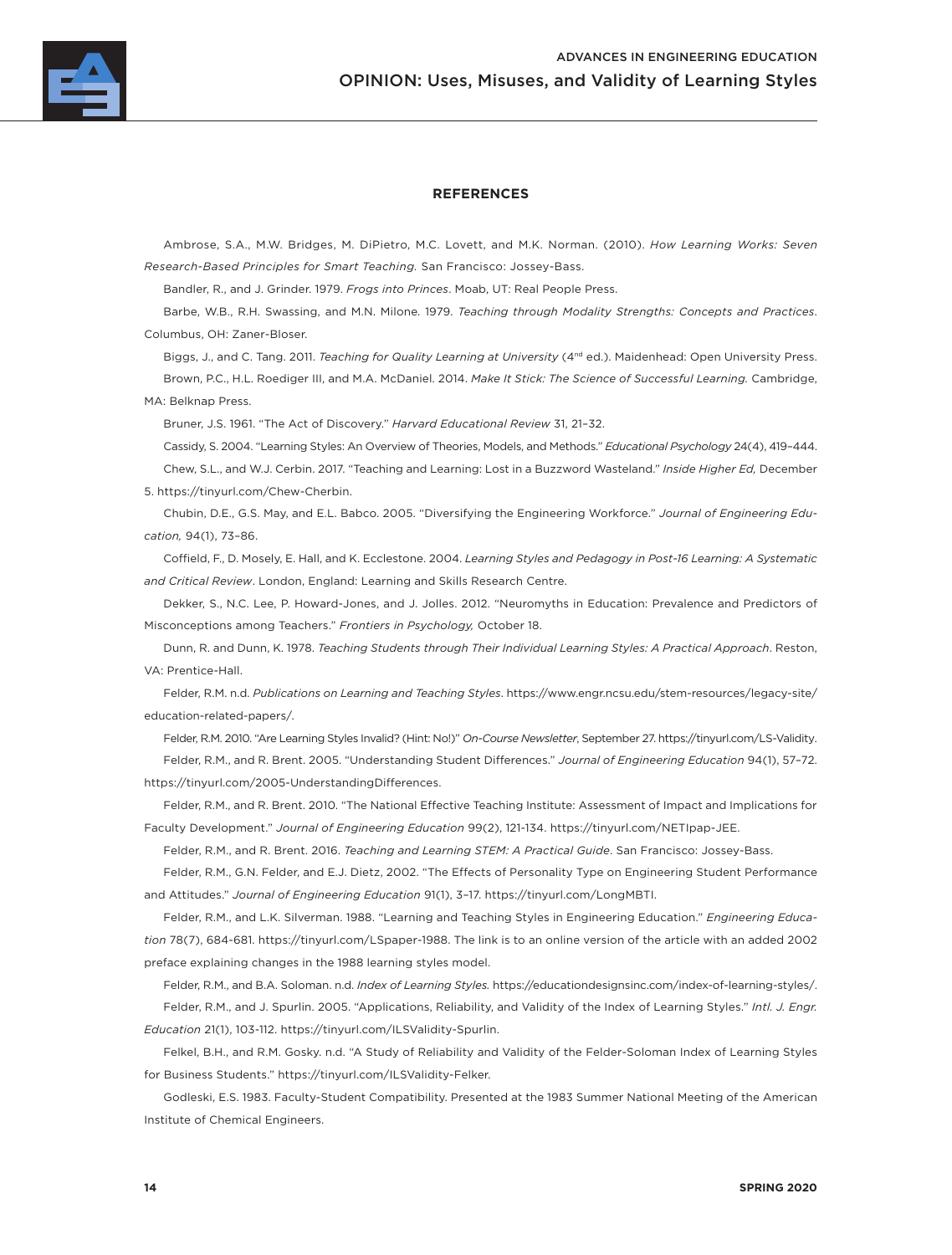

Gregorc, A.F. 1985. *Inside Styles: Beyond the Basics*. Maynard, MA: Gabriel Systems.

Hodges, L.C. 2015. *Teaching Undergraduate Science: A Guide to Overcoming Obstacles to Student Learning.* Sterling, VA: Stylus.

Husmann, P.R., and V.D. O'Loughlin. 2019. "Another Nail in the Coffin for Learning Styles? Disparities among Undergraduate Anatomy Students' Study Strategies, Class Performance, and Reported Vark Learning Styles." *Anatomical Sciences Education* 12, 6–19.

Hyerle, D. n.d. *VARK: A Guide to Learning Preferences*. http://vark-learn.com/.

Jung, C.G. 1971. *Psychological Types*. Princeton, NJ: Princeton University Press.

Keefe, J.W. 1979. "Learning Style: An Overview." In *NASSP's Student Learning Styles: Diagnosing and Prescribing Programs,* 1-17. Reston, VA. National Association of Secondary School Principals.

Kirschner, P. 2017. "Stop Propagating the Learning Styles Myth." *Computers and Education* 106*,* 166–171.

Knoll, A.R., H. Otani, R.L. Skeel, and K.R. Van Horn. 2016. "Learning Style, Judgements of Learning, and Learning of Verbal and Visual Information." *British Journal of Psychology* 108(3), 544–563.

KoIb, D.A. 1984, 2014. *Experiential Learning: Experience as the Source of Learning and Development.* Englewood Cliffs, NJ: Prentice-Hall.

Lawrence, G. 1979, 1984, 1993, 2009. *People Types and Tiger Stripes: Using Psychological Type to Help Students Discover Their Unique Potential*. Gainesville, FL: Center for Applications of Psychological Type.

Leite, W.L., M. Svinicki, and Y. Shi. 2010. "Attempted Validation of the Scores of the VARK: Learning Styles Inventory with Multitrait-Multimethod Confirmatory Factor Analysis Models." *Educational and Psychological Measurement* 70(2), 323–339.

Litzinger, T.A., S.H. Lee, J.C. Wise, and R.M. Felder. 2007. "A Psychometric Study of the *Index of Learning Styles*." *J. Engr. Education* 96(4), 309–319. https://tinyurl.com/ILSValidity-Litzinger.

McCarthy, B. 1980. The 4MAT System: Teaching To Learning Styles with Right/Left Mode Techniques, 2<sup>nd</sup> ed. Wauconda, IL: About Learning, Inc.

McCaulley, M.H., E.S. Godleski, C.F. Yokomoto, L. Harrisberger, and E.D. Sloan. 1983. "Applications of Psychological Type in Engineering Education." *Engineering Education,* 73(5), 394–400.

Newton, P.M., and M. Miah. 2017. "Evidence-Based Higher Education: Is the Learning Styles `Myth' Important?" *Frontiers in Psychology,* March 27. https://www.frontiersin.org/articles/10.3389/fpsyg.2017.00444/full.

Pashler, H., M. McDaniel, D. Rohrer, and R. Bjork. 2009. "Learning Styles: Concepts and Evidence." *Psychological Science in the Public Interest* 9(3), 105–119.

Pask, G. 1976. "Styles and Strategies of Learning." *British Journal of Educational Psychology* 46(2), 128–148.

Prince, M.J., and R.M. Felder. 2006. "Inductive Teaching and Learning Methods: Definitions, Comparisons, and Research Bases." *Journal of Engineering Education* 95(2), 123–138. https://tinyurl.com/2006-InductiveTeaching.

Prince, M.J., and R.M. Felder. 2007. "The Many Faces of Inductive Teaching and Learning." *Journal of College Science Teaching*, 36(5), 14–20. https://tinyurl.com/2007-Inductive-JCST.

Quaye, S.J., S.R. Harper, and S.L. Pendakur, eds. 2020. *Student Engagement in Higher Education: Theoretical Perspectives and Practical Approaches for Diverse Populations,* 3rd ed. New York: Routledge.

Reynolds, M. 1997. "Learning Styles: A Critique." *Management Learning* 28(2), 115–133.

Riener, C., and D.T. Willingham, 2010. "The Myth of Learning Styles." *Change: The Magazine of Higher Learning* 42(5), 32–35. Sousa, D.A. 2016. *How the Brain Learns,* 5th ed. Thousand Oaks, CA: Corwin.

Stice, J.E. 1987. "Using KoIb's Learning Cycle to Improve Student Learning." *Engineering Education* 77(5), 291–296.

Wankat, P.C. 2004. Analysis of the First Ten Years of the *Journal of Engineering Education. Journal of Engineering Education* 93(1)*,* 13–21.